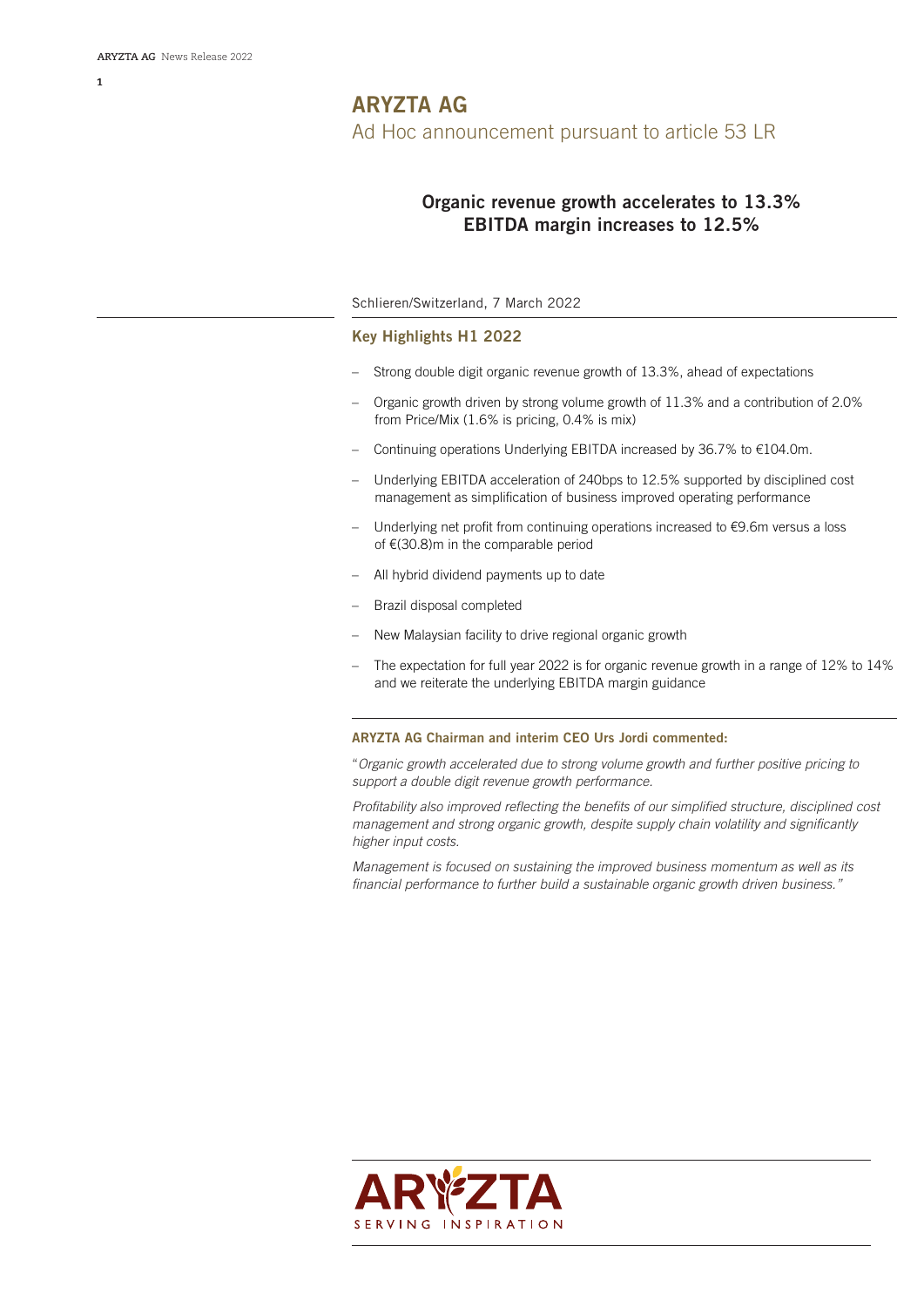## **Financial Performance improves on EBITDA acceleration**

ARYZTA delivered a strong financial performance in the six month period to January 2022. This was driven by very strong volume growth of 11.3% as society normalization took hold. Positive price/mix of 2% further supported the delivery of an overall organic growth in revenue of 13.3%. Pricing impact accelerated in Q2 and this trend is expected to accelerate further in H2 to recover costs. Disposals reduced revenue by (2.7)%, primarily related to the disposal of the Brazil business in Q1, with currency impacting by 0.4%. Total revenue from continuing operations increased by 11.0% to €835.3m in the period.

Foodservice witnessed the greatest recovery as the impact of COVID-19 waned and society re-opened and normalized. Foodservice organic growth was 30.7%, QSR achieved organic growth of 10.9% and Retail improved its organic growth by 6.5%.

Regionally, Europe performed very strongly achieving an organic growth of 14.3% as restrictions eased across many of ARYZTA's markets. Rest of World delivered a resilient organic growth of 7.7% impacted negatively by longer COVID-19 restrictions in Australia and New Zealand.

A very strong volume driven growth boosted financial performance in the period. This, combined with the completion of the disposal of Brazil, facilitated the payment of all deferred and actual hybrid dividends. The closing net financial position and closing net debt were also supported by disciplined cost management of the business. These improvements were achieved despite additional investments in working capital to support growth and de-risk supply chain.

The H1 performance reflects stronger customer engagement across all markets and channels and the success of the simplified structure and agile decision making process. Product innovation and renovation also increased as customers looked for more customised products. This helped deepen customer engagement leading to beneficial mix changes.

Underlying EBITDA in the period increased to €104m, reflecting growth of 36.7% and underlying EBITDA margin acceleration of 240bps to 12.5%. These improvements reflect the combination of an acceleration of organic growth, business simplification, cost reductions and disciplined costs management as well as good gross margin protection.

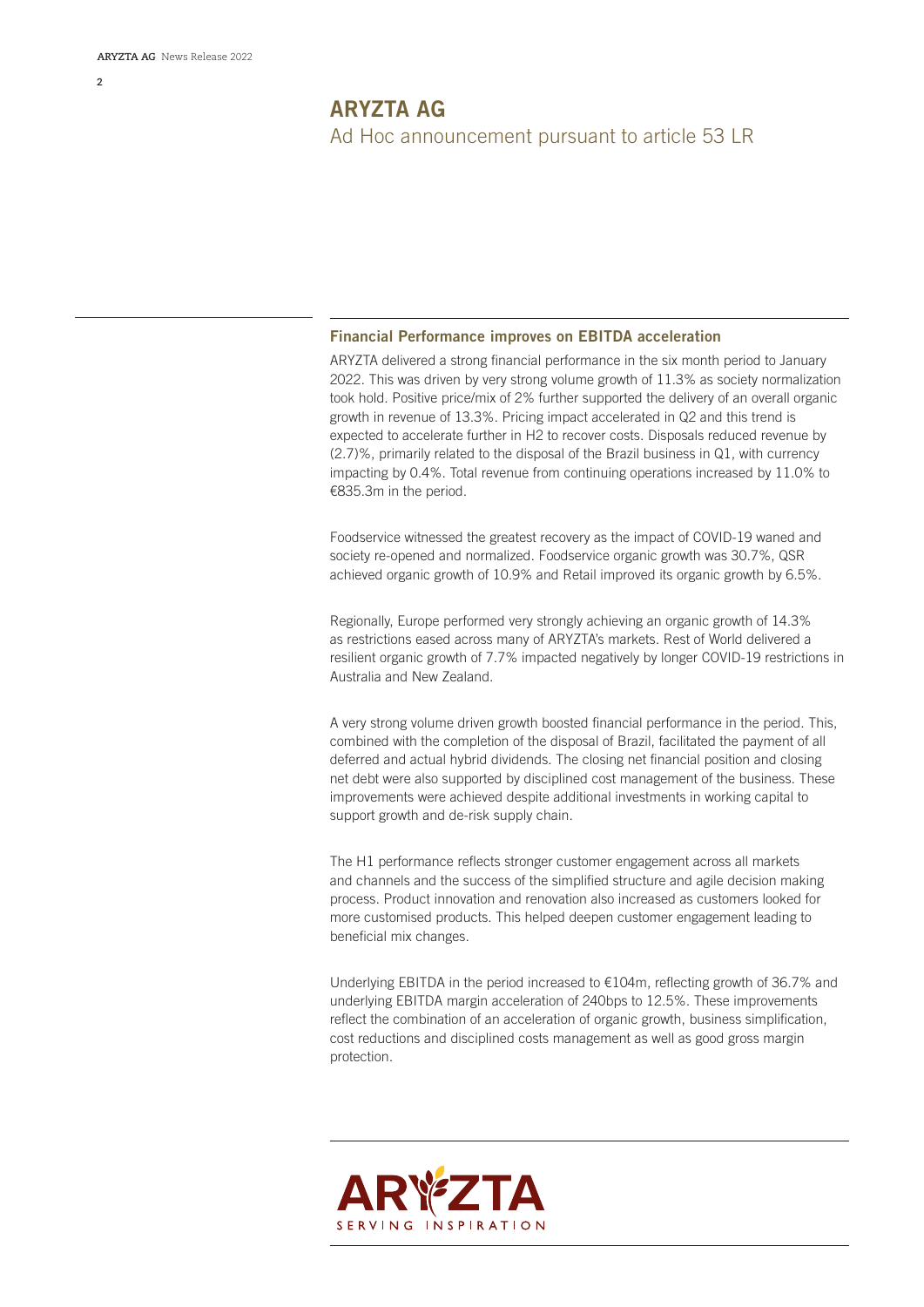ARYZTA's operating free cash flow amounted to  $E11.0m$ , representing a reduction of €16.5m in the cash flow of continuing operations versus the prior period. The main driver of this was an investment in working capital to support growth and the resilience of our supply chain. It was also impacted by one-off effects including calendar timing, temporary COVID restrictions and the disposal of Brazil. Capital expenditure increased by €5.7m to support additional growth driving investments. These effects were partially offset by higher EBITDA and reduced non-recurring expenses.

Total restructuring costs for continuing operations were  $E(3.9)$ m, a significant decline from the  $E(39.7)$ m incurred in the comparable period for continuing operations.

ARYZTA's net debt increased to €299.6m due to the €182.9m of hybrid dividend payments net of the disposal proceeds received mainly for Brazil of €110.9m. The net debt to EBITDA ratio closed at the end of H1 at  $1.15x<sup>1</sup>$ .

Interest costs reduced to €9.1m from €16.6m in the comparable period. The Group's interest cover ratio at H1 was 2.44x<sup>1</sup>.

## **ARYZTA is actively managing all business risks on a daily basis**

Inflation across all input costs from labour, raw materials, logistics and particularly energy continue their upward trend, with prices and availability of these key inputs remaining very volatile.

ARYZTA's existing contracts are largely covered and new tenders are being priced at spot prices. ARYZTA has a well-established professional procurement team overseeing all its key inputs. The governance around tender process and pricing has been strengthened significantly in light of market volatility and supply chain disruptions. This has resulted in increased contract renewal and customer pricing discussions. In addition, product innovation, renovation and customization are all playing a part in managing the inflation trend. Management are also focusing on operational efficiencies, disciplined cost management and automation measures to support performance.

While the price effect increased from Q1 to Q2, the expectation is for further significant price effect in H2 to deal with the upward inflation trends across all inputs.

1 Calculated as per the Syndicated Revolving Credit Facilities Agreement terms at January 2022

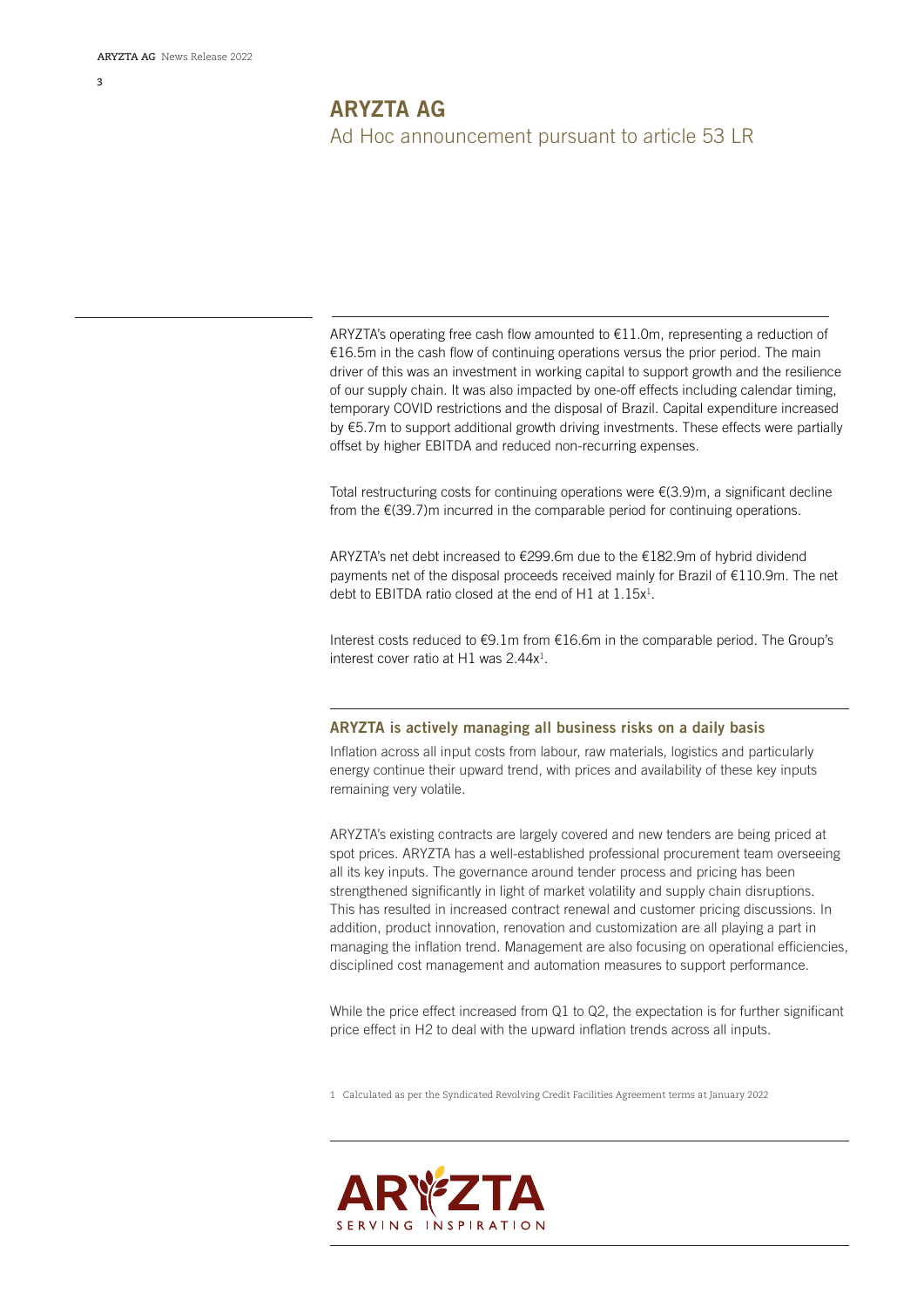## **New Malaysian facility to drive regional organic growth**

In February 2022, ARYZTA more than doubled its manufacturing capacity in Malaysia by exercising its option to acquire the bakery, equipment and the corresponding land of our co-manufacturer De-Luxe Food Services from ENVICTUS International Holding Limited. The option to acquire the assets was part of the original co-operation agreement with ENVICTUS. This new facility will significantly boost the organic growth potential across the South East Asian region. The transaction will expand ARYZTA's Asian product capability in breads, buns and pastries including new product filling capacity, which will greatly enhance the pace of new product development and innovation. South East Asia is a fast growing market for bakery which is forecasted to grow by c. 7-8% CAGR out to 2026. The transaction significantly improves the resilience of ARYZTA's supply chain in the region with the direct ownership of this new modern facility.

## **Outlook**

The expectation for full year 2022 is for organic revenue growth in a range of 12% to 14% and we reiterate the underlying EBITDA margin guidance.

ARYZTA's strategic growth plan and mid-term guidance is expected to be finalised and communicated in the next quarter (Q3) along with the Group's ESG roadmap.

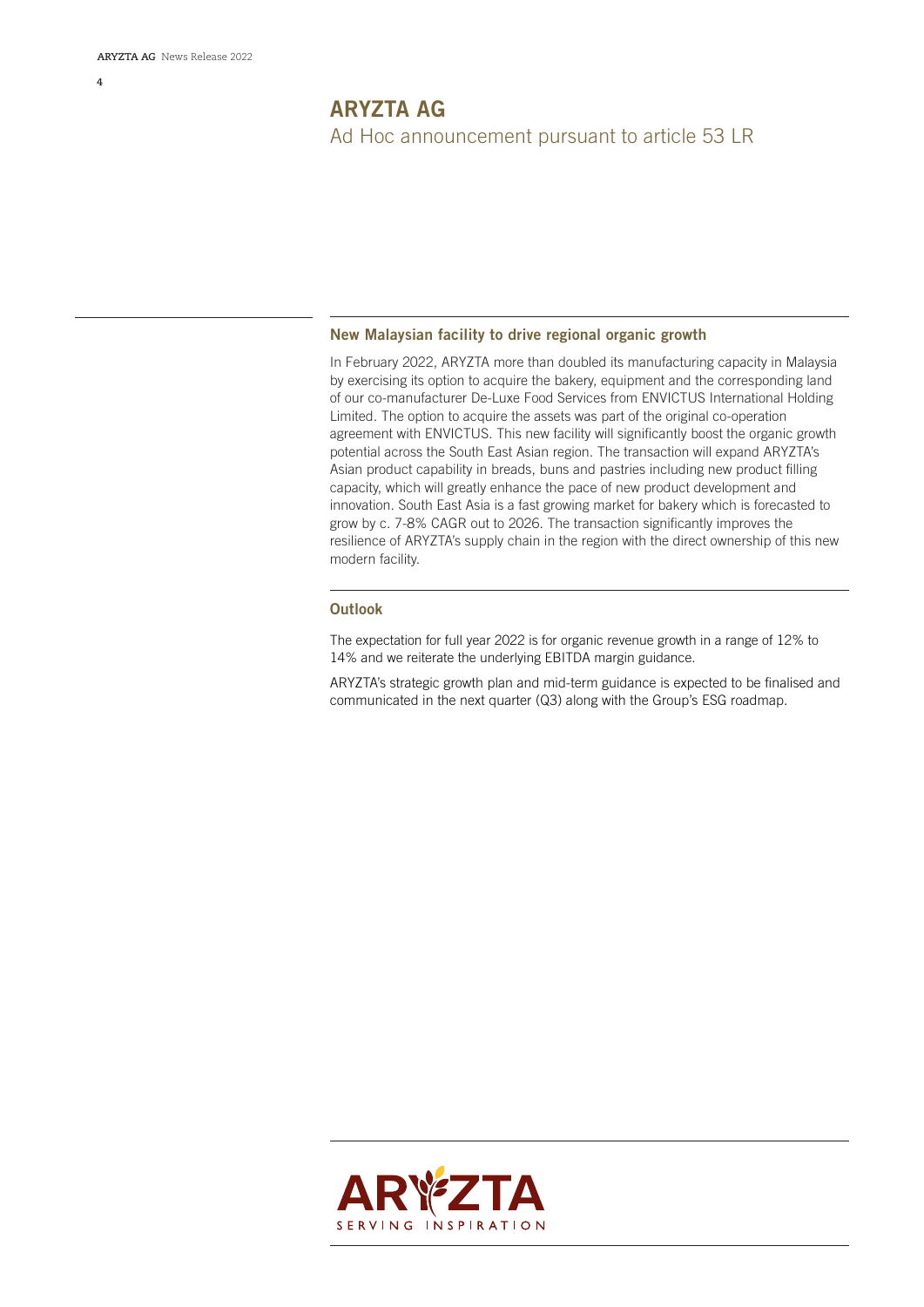**5**

# **ARYZTA AG** Ad Hoc announcement pursuant to article 53 LR

|                                                                         | January<br>H1 22<br>€m | January<br>H <sub>1</sub> 21<br>€m | % Change    |
|-------------------------------------------------------------------------|------------------------|------------------------------------|-------------|
| <b>Continuing Operations</b>                                            |                        |                                    |             |
| Revenue                                                                 | 835.3                  | 752.5                              | 11.0%       |
| Underlying EBITDA <sup>1</sup>                                          | 104.0                  | 76.1                               | 36.7%       |
| Underlying EBITDA margin                                                | 12.5%                  | 10.1%                              | 240 bps     |
| Underlying net profit/(loss)- continuing operations                     | 9.6                    | (30.8)                             |             |
| Underlying net profit - discontinued operations                         |                        | 14.4                               | $(100.0\%)$ |
| Underlying net profit/(loss) - total                                    | 9.6                    | (16.4)                             |             |
| Underlying diluted EPS (cent) - continuing operations <sup>2</sup>      | 1.0                    | (3.1)                              |             |
| Underlying diluted EPS (cent) - total <sup>2</sup>                      | 1.0                    | (1.7)                              |             |
| IFRS EBITDA - continuing operations                                     | 59.7                   | 32.5                               | 83.7%       |
| IFRS EBITDA - discontinued operations                                   | 1.5                    | (17.1)                             |             |
| IFRS EBITDA - total                                                     | 61.2                   | 15.4                               | 397.4%      |
| IFRS loss for the period from continuing operations <sup>4</sup>        | (40.7)                 | (48.8)                             | 16.6%       |
| IFRS profit/(loss) for the period from discontinued<br>operations       | 1.5                    | (76.6)                             |             |
| <b>IFRS</b> loss for the period                                         | (39.2)                 | (125.4)                            | 69.2%       |
| IFRS diluted loss per share (cent) - continuing operations <sup>3</sup> |                        | $(6.4)$ cent $(7.2)$ cent          | 11.1%       |
| IFRS diluted loss per share (cent) <sup>3</sup>                         |                        | $(6.2)$ cent $(15.0)$ cent         | 58.7%       |

1 Certain financial alternative performance measures, that are not defined by IFRS, are used by management to assess the financial and operational performance of ARYZTA. See glossary on page 19 in the Interim Report.

2 The 29 January 2022 weighted average number of ordinary shares used to calculate underlying earnings per share is 991,928,700 (H1 2021: 991,206,398).

3 The 29 January 2022 weighted average number of ordinary shares used to calculate IFRS diluted loss per share is 991,830,010 (H1 2021: 991,206,398).

4 During the period ended 29 January 2022, the Group successfully concluded the disposal of its Brazil business to Grupo Bimbo SAB de CV. As the €110.0m proceeds received, net of associated transaction costs, were in<br>excess of the €64.9m carrying value of the net assets disposed, combined with a €85.4m cumulative foreign<br>currency tr the income statement.

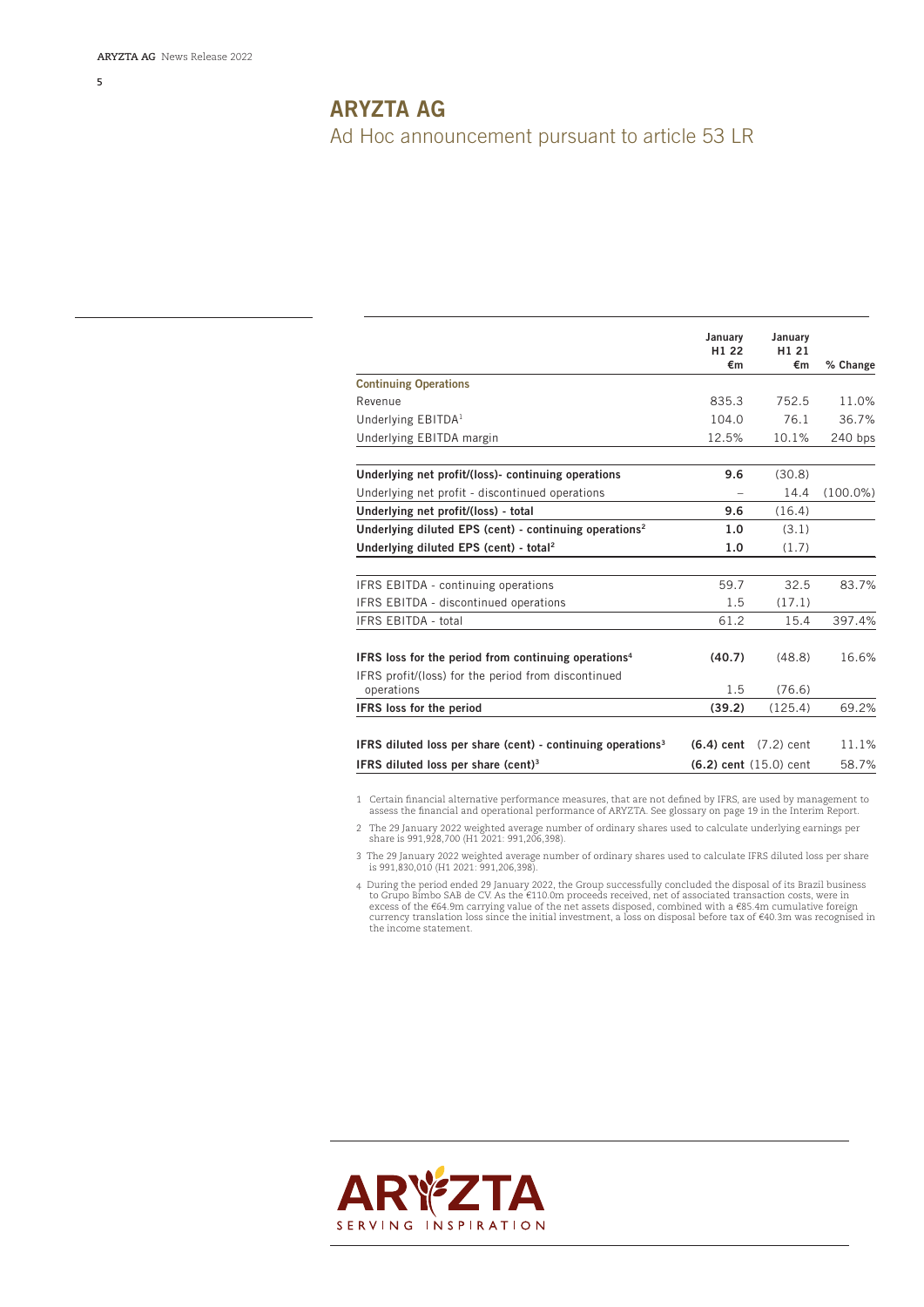#### **2022 Interim Report**

The ARYZTA 2022 Interim Report and Accounts are available for download from the ARYZTA website and at the following link: *[ARYZTA 2022 Interim Report](https://www.aryzta.com/wp-content/uploads/2022/03/Report.pdf)*

## **2022 Interim Results Presentation**

A printable pdf version of the ARYZTA H1 2022 presentation slides is available to download from the ARYZTA website: *[ARYZTA H1 2022 Results Presentation](https://www.aryzta.com/wp-content/uploads/2022/03/Presentation.pdf)*

#### **Results conference call today at 08:30 CET**

Dial in numbers are: Switzerland: 044 580 6085; USA: 1 917 720 0181; UK: 0844 8228 9022; International: 44 (0) 2071 928501. Please provide the following code: **6747396** to access the call.

A conference call webcast will be available on the ARYZTA website: https://www.aryzta.com/investor-centre/announcements-and-presentations/

A replay of the call will be available from today at 14:30 CET until 07 May 2022. Dial in numbers are: International: +44 (0) 3333009785; UK: 08445718951; USA: 1 (917) 677-7532

#### **Investor Enquiries:**

Paul Meade, Head of Communications, ARYZTA AG Tel: +41 (0) 44 583 42 00; M: +353 87 065 5368 info@aryzta.com

#### **Media Enquiries:**

Philippe Blangey, Dynamics Group Tel: +41 43 268 32 35; M: +41 79 785 46 32 prb@dynamicsgroup.ch